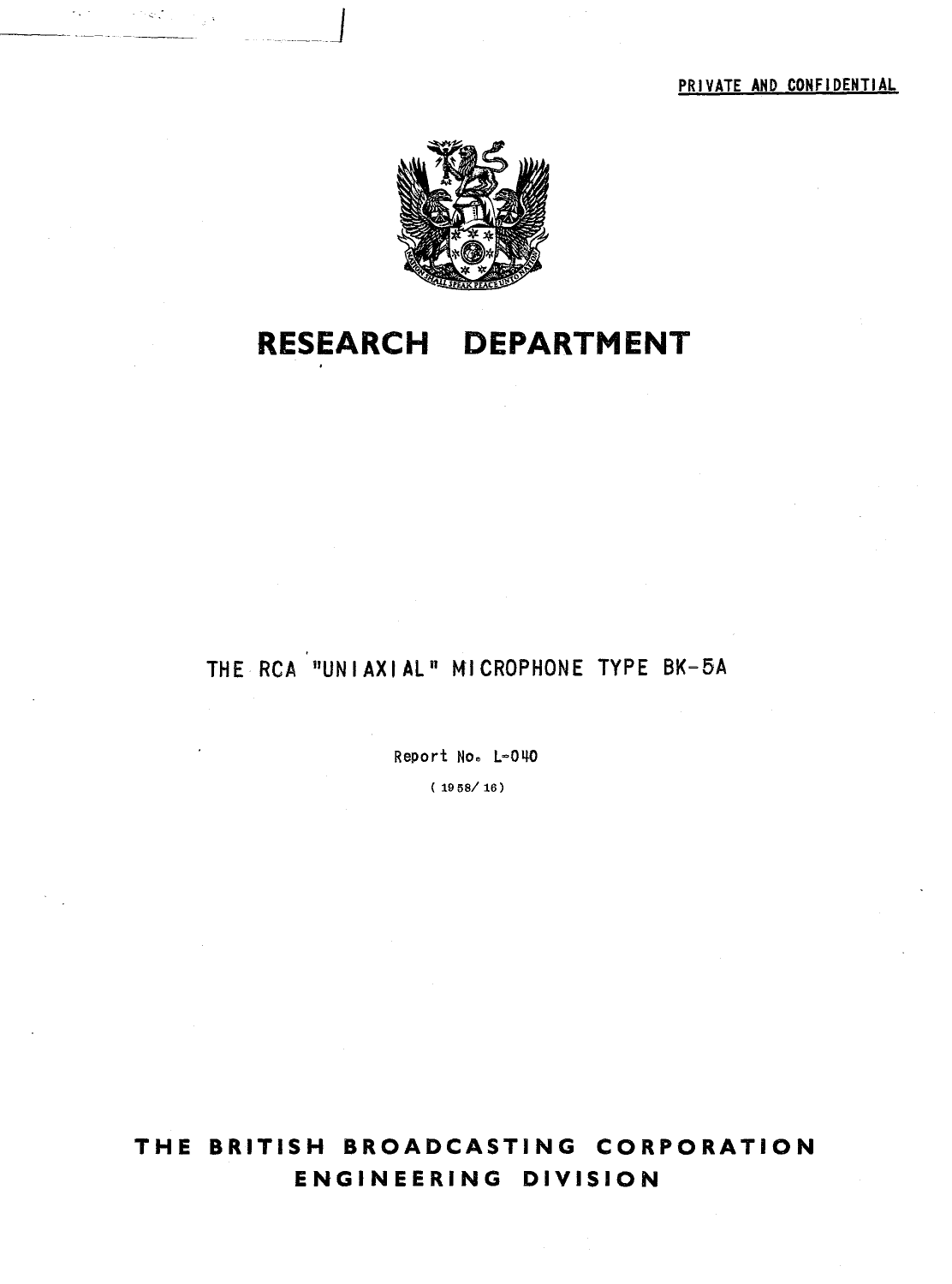#### RESEARCH DEPARTMENT

## **THE ReA** "UNIAXIAL" MICROPHONE TYPE BK-5A

Report No. L=040

( 1958/16)

H.Do Harwood, B.Seo, A.lnst,P., A.M.I.E.E. J.R. Chew, B.Sc. (Eng.), Grad. I.E.E.<br>D.G. Chugg

I Smaille

D. G. **Chugg** (T. Somervi 11 e)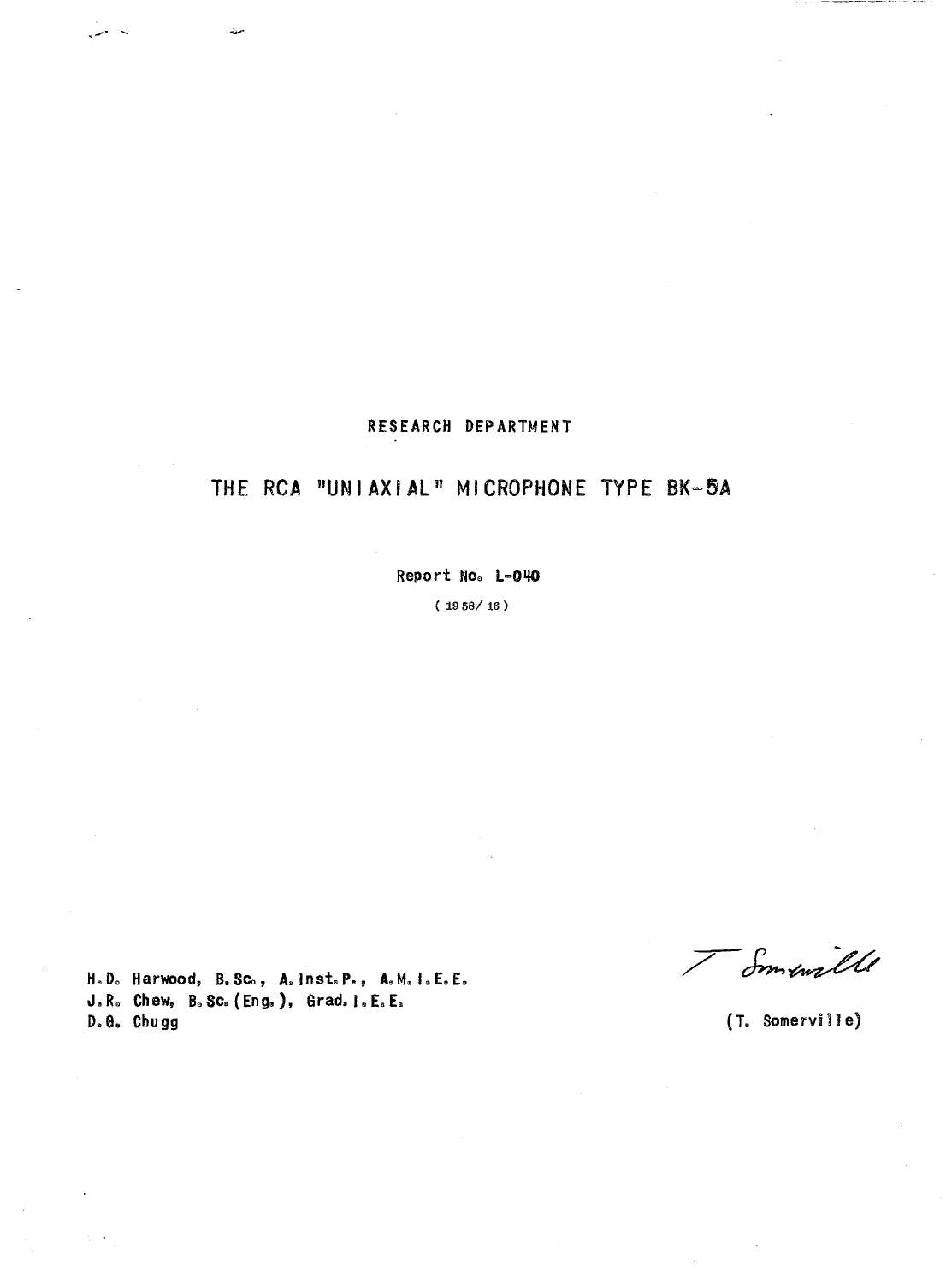# This Report is the property of the British Broadcasting Corporation and may<br>not be reproduced or disclosed to a<br>third party in any form without the<br>written permission of the Corporation.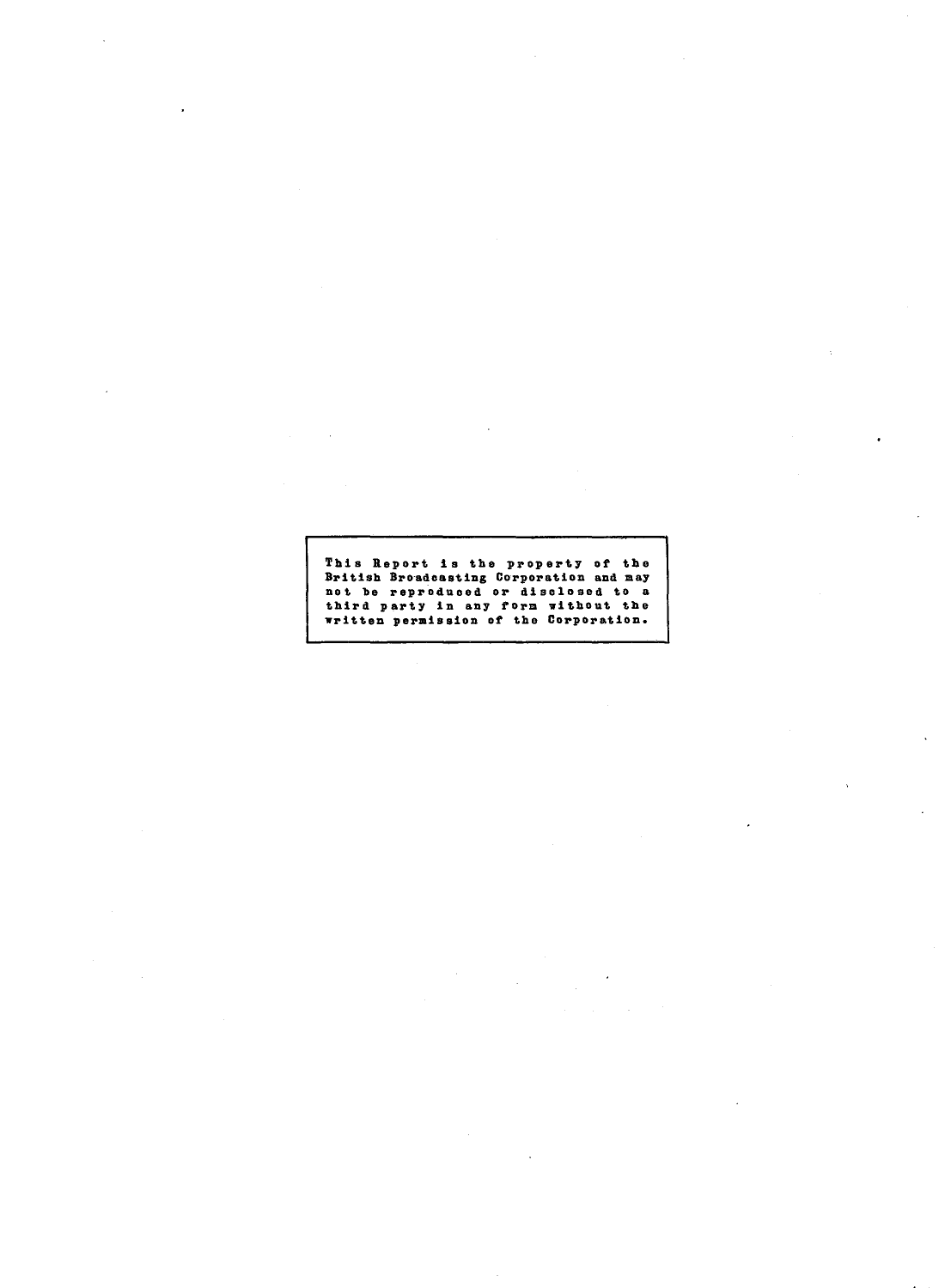Report No. lr-040

## THE RCA "UNIAXIAL" MICROPHONE TYPE BK-5A

| Section      | Title                                      | Page         |
|--------------|--------------------------------------------|--------------|
|              | <b>SUMMARY</b><br>.                        | $\mathbf{1}$ |
| $\mathbf{1}$ | INTRODUCTION                               | $\mathbf{1}$ |
| S            | DESCRIPTION                                | $\mathbf{z}$ |
| 3            |                                            | 3            |
|              | 3.1.                                       | 3            |
|              | 3, 2,<br>Frequency Characteristics         | 3            |
|              | 3, 3,                                      | 7            |
| 4            | $\sim$                                     | 7            |
| 5            | IMPEDANCE                                  | 7            |
| 6            | <b>NOISE</b>                               | 8            |
|              | 6.1.<br>General                            | 8            |
|              | Interference from Magnetic Fields<br>6, 2. | 8            |
| 7            | LISTENING TESTS                            | 8            |
| 8            | CONCLUSIONS                                | 8            |
| $\Omega$     | REFERENCES                                 | 9            |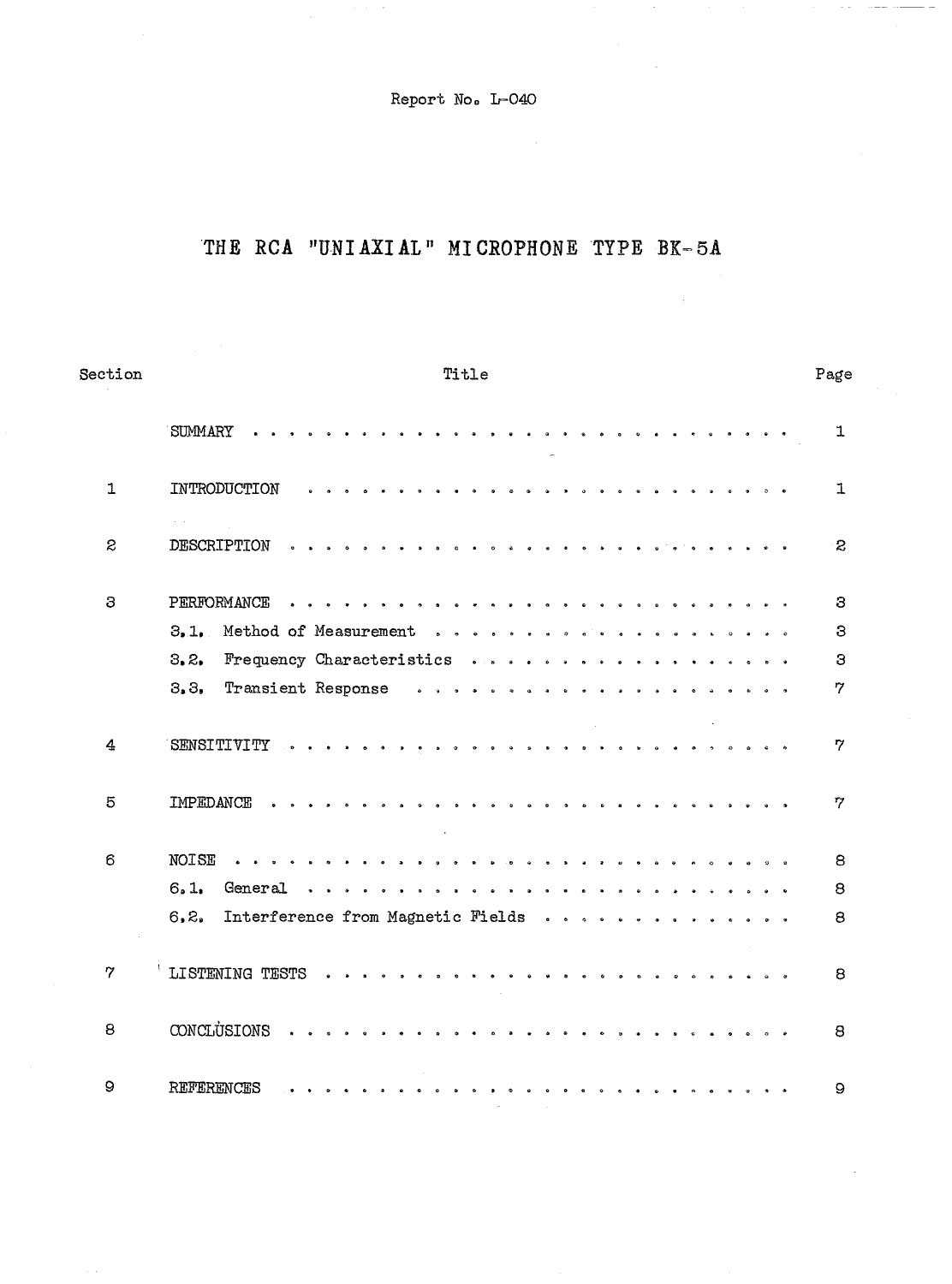#### Report No. L-040

 $(1958/16)$ 

#### **THE RCA "UNIAXIAL" MICROPHONE TYPE BI-5A**

#### **SUMMARY**

The RCA type BK-5A is a ribbon microphone which was originally claimed to possess unusual directional properties. A sample has been tested and the polar response curve found to differ only slightly from a cardioid.

The open-circuit response is fairly uniform over most of the audio~frequency band; the impedance, however, varies so widely with frequency that when the microphone is used with the standard B.B.C. type of amplifier having a resistance-loaded input, equalisation is necessary to restore the frequency characteristic. The quality then obtained is better than that from most existing ribbon or moving-coil cardioid microphones.

#### 1. INTRODUCTION

A prototype model of the RCA BK-5A "Uni axi al" ribbon microphone was first described in March 1953<sup>1</sup>, and was then claimed to have a directivity pattern indeperdent of frequency and similar in shape to a cardioid, but with a substantially narrower front lobe. The constructional features said to be responsible for this unusual performance include two rear sound apertures spaced apart along the length of the microphone instead of the single inlet provided in microphones of this type. The mode of operation of the internal phase-shifting network is obscure and the theoretical explanation given seems of doubtful validity. Analysis of an equivalent electrical network was said to give a response approximately proportional to  $0.3+0.7$  cos  $\theta$  cos  $\theta/3$ , where  $\theta$  is the angle between the microphone axis and the direction of incidence. This expression does indeed yield a result which is in fair agreement with the published polar response for values of  $\theta$  from 0° to 180° but is grossly in error at greater angles; for example, substituting  $\theta = 0^{\circ}$  and  $\theta = 360^{\circ}$ produces two different values.

Difficulties appear to have been encountered in the production of this microphone and a specimen ordered in 1953 was not received until the beginning of 1957. In the meantime, however, a further publication<sup>2</sup> in May 1955 described the polar pattern as "essentially a cardioid", although in a still later article<sup>3</sup>, dealing with the use of two BK-5A microphones for second-order gradient operation, the original claims were repeated. Finally, in a brochure received with the microphone in 1957 the response at 90° is shown as only about 1 dB less than that of a cardioid, a difference which can easily be produced by a slight variation of the phase shift in a conventional type of microphone.

As the original promise of high directivity was not fulfilled, the microphone can be compared directly with existing cardioid types.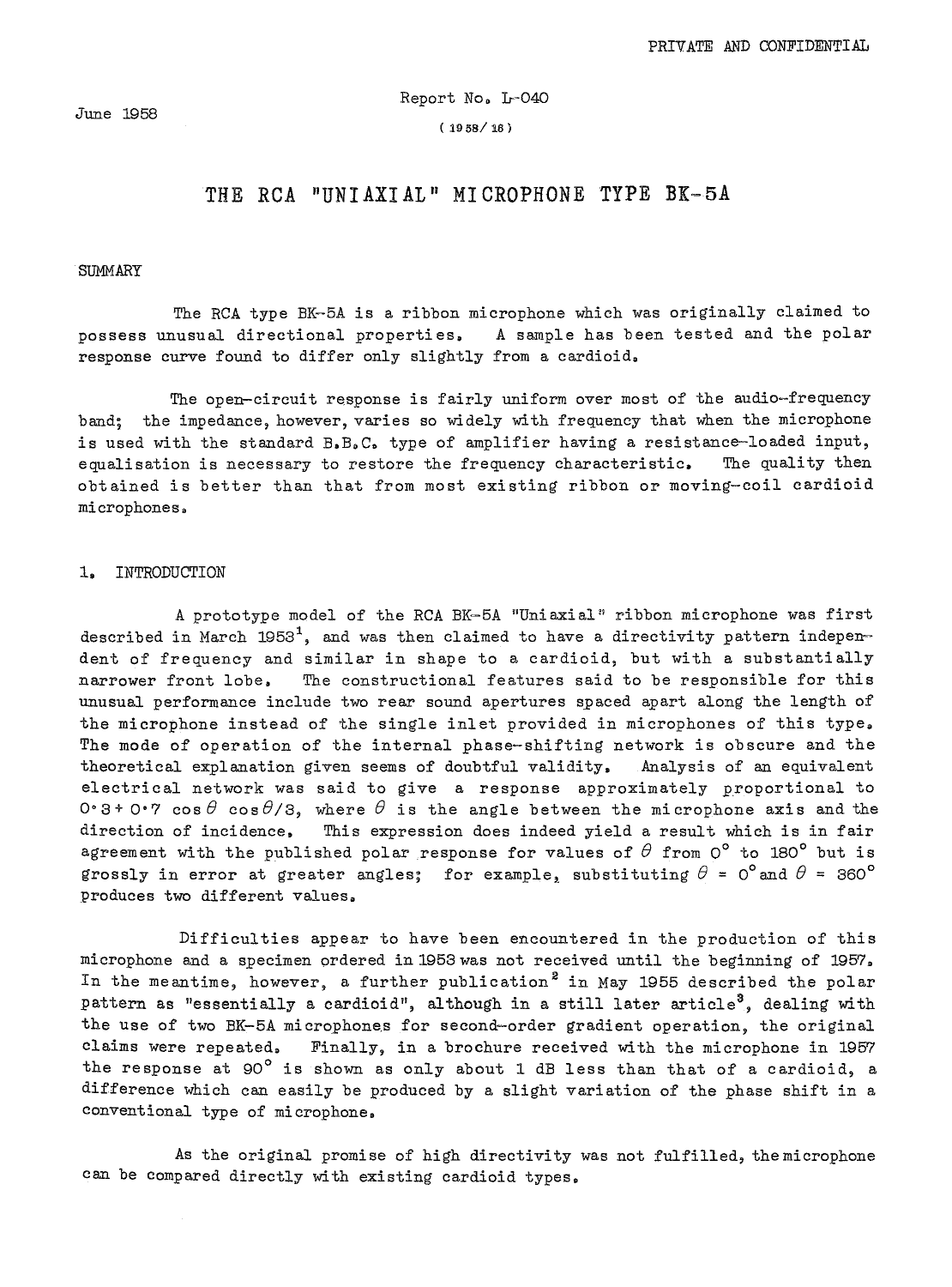**2.** DESCRIPTION

The BK-5A "Uniaxial" microphone derives its name from the fact that the acoustic axis and the major mechanical axis coincide; this description could, however, be applied with equal justification to existing microphones such as the Neumann KM54 and the Hiller M59. Fig. 1(a) gives an external view and the dimensions of the BK-5A microphone, and Fig. l(b) a simplified diagram showing the internal construction. The



**Fig. (\a) - Microphone type BK-5A; external view** 



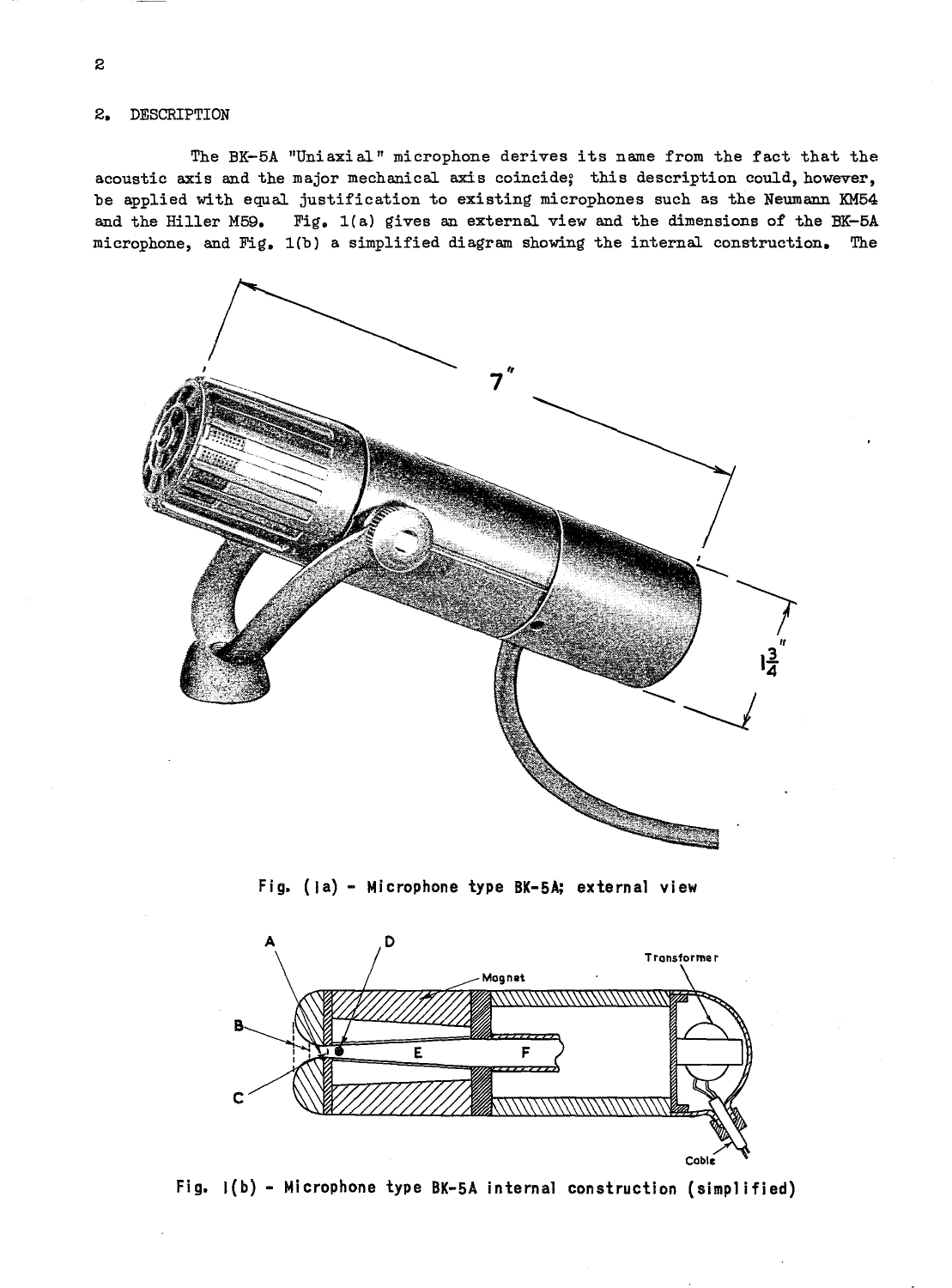front of the microphone is recessed at A in such a way as to improve the high frequency response; cloth screens, B, are provided for protection against the effects of blast. The ribbon, C, is mounted behind the screens and is approximately 1 in. (2°54 cm) long by 0'1 in. (0'25 cm) wide; judging by the irregularities in the response curves, its thickness is considerably greater than that used in B.B.C. microphones. Behind the ribbon is the phase-shifting network responsible for the directional properties. It consists essentially of two cloth-covered apertures of which one is shown at D, connected by a tube E of tapering crose-section to a coiled acoustic labyrinth F about 30 **in.** (76 cm) long. The flux density in the air gap is unusually high, a figure of over 11,000 gauss being claimed. The resulting high electro-mechanical efficiency unfortunately involves a considerable rise in electrical output impedance at low frequencies and the microphone should preferably operate into open circuit.

A tapped ribbon-to-line transformer provides nominal output impedances of 250, 150 or 30 ohms; the output cable is permanently attached. The lo~impedance wiring of the ribbon circuit is stated to be balanced against external magnetic fields. Two degrees of bass cut can be obtained by means of a shunt choke connected to a switch at the rear of the microphone.

The weight of the microphone without cable is  $1^{\circ}$  7 lb (772 gm). in 1957 was £96. 10s. The price

#### 3. PERFORMANCE

#### 3.1. Method of Measurement

Frequency characteristics above 200 *cls* were measured by comparison with a pressure standard in a dead room. Below 200 *cls* measurements were made in a travelling wave duct by comparison with a pressure-gradient substandard. The accuracy of comparison for sound incident at  $0^{\circ}$ , 45° and 90° is  $\pm \frac{1}{2}$  dB, but for greater angles errors up to  $\pm$  1 dB are possible. The characteristics of the standard and substandard are known to within  $\pm \frac{1}{2}$  dB.

#### 3.2. Frequency Characteristics

All the characteristics given in this section were measured at the 250 ohms connection.

Figs. 2, 3 and 4 show the open-circuit frequency characteristics of the microphone for sound incident at various angles in the horizontal and vertical planes. Fig. 5 shows the axial response for the three positions of the bass cut switch. Fig. 6(a) shows the departure from open-circuit performance which occurs when the microphone is connected to a 300 ohm load; it will be seen that there is a consider-<br>able low-frequency loss, Figs, 7 and 8 show the makers' curves corresponding to Figs. 7 and 8 show the makers' curves corresponding to Figs. 2 and 3; it will be seen that the agreement is reasonable. It is particularly to be noted that the response at 90° shown in the makers' curves is not much more than 6 dB below the axial response, i.e. that the directivity pattern now claimed is little different from a cardioid; in fact, a slightly narrower lobe is obtained on the sample tested.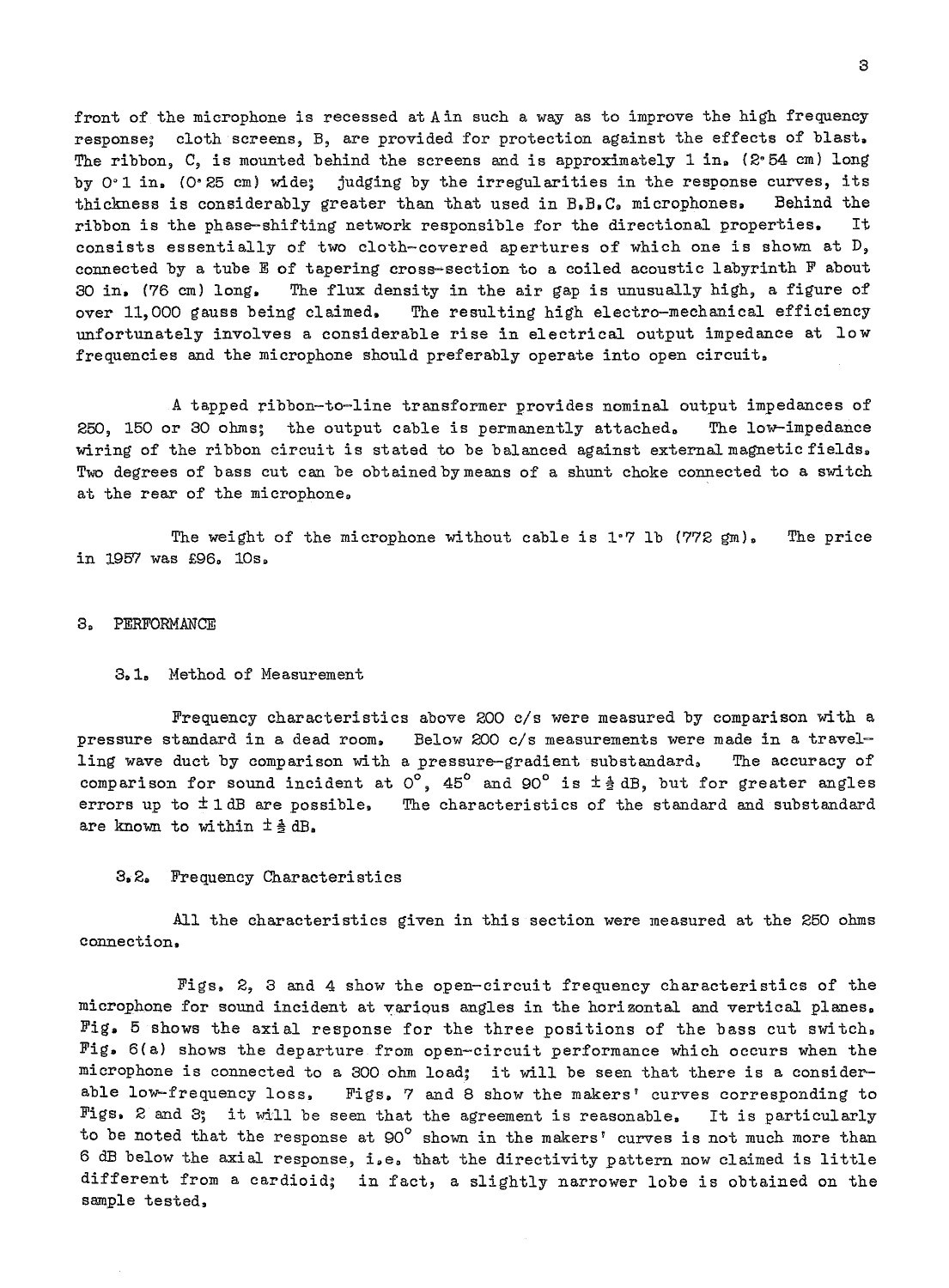

Fig. 2- Frequency characteristics in horizontal plane, measured with 250 ohm connection



Fig. 3 - Frequency characteristics in vertical plane above axis, measured with 250 ohm connection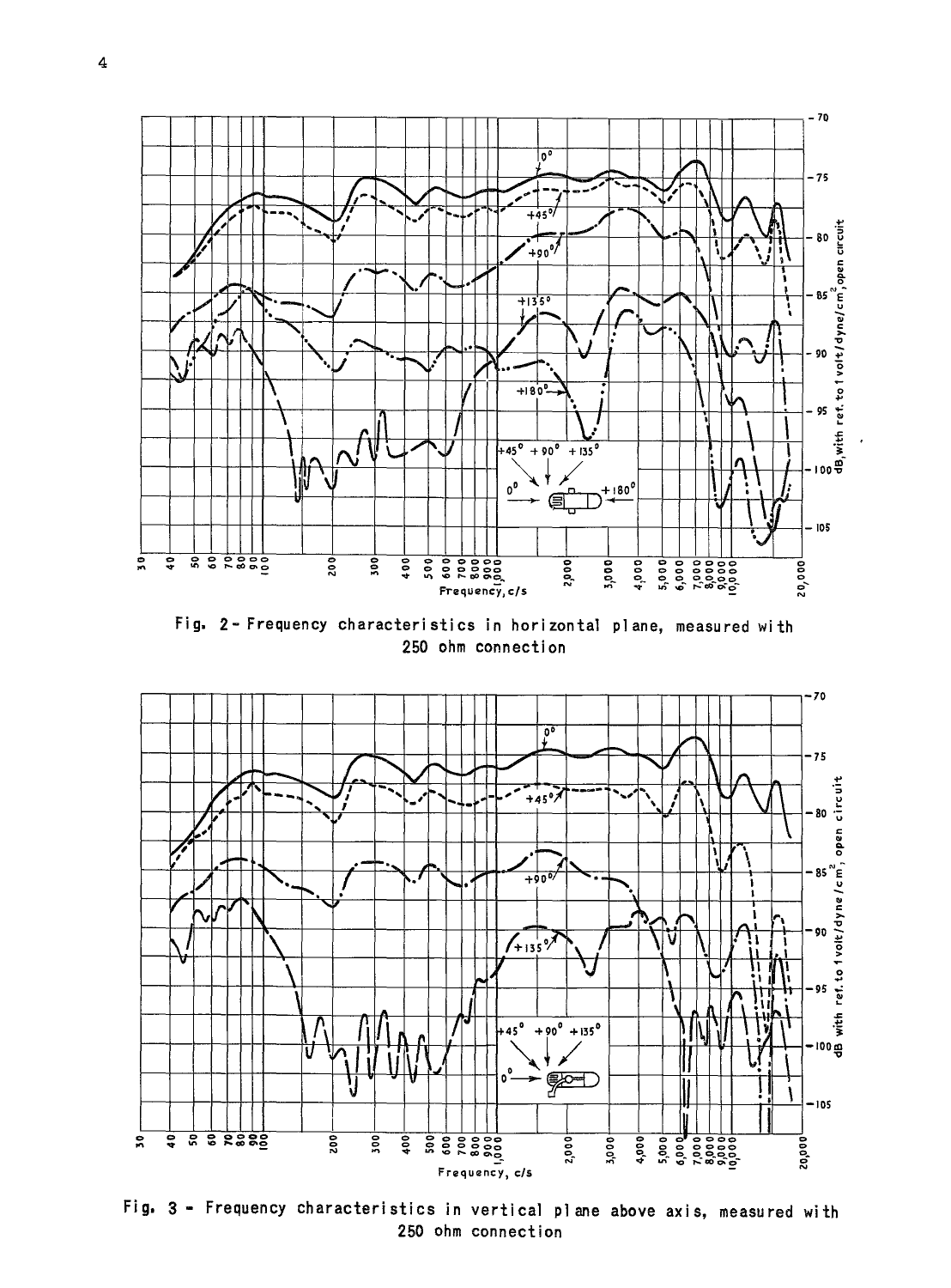

Fig. 4 - Frequency characteristics in vertical plane below axis, measured with 250 ohm connection



Fig. 5- Axial response with bass-cut switch set to position shown, measured with 250 ohm connection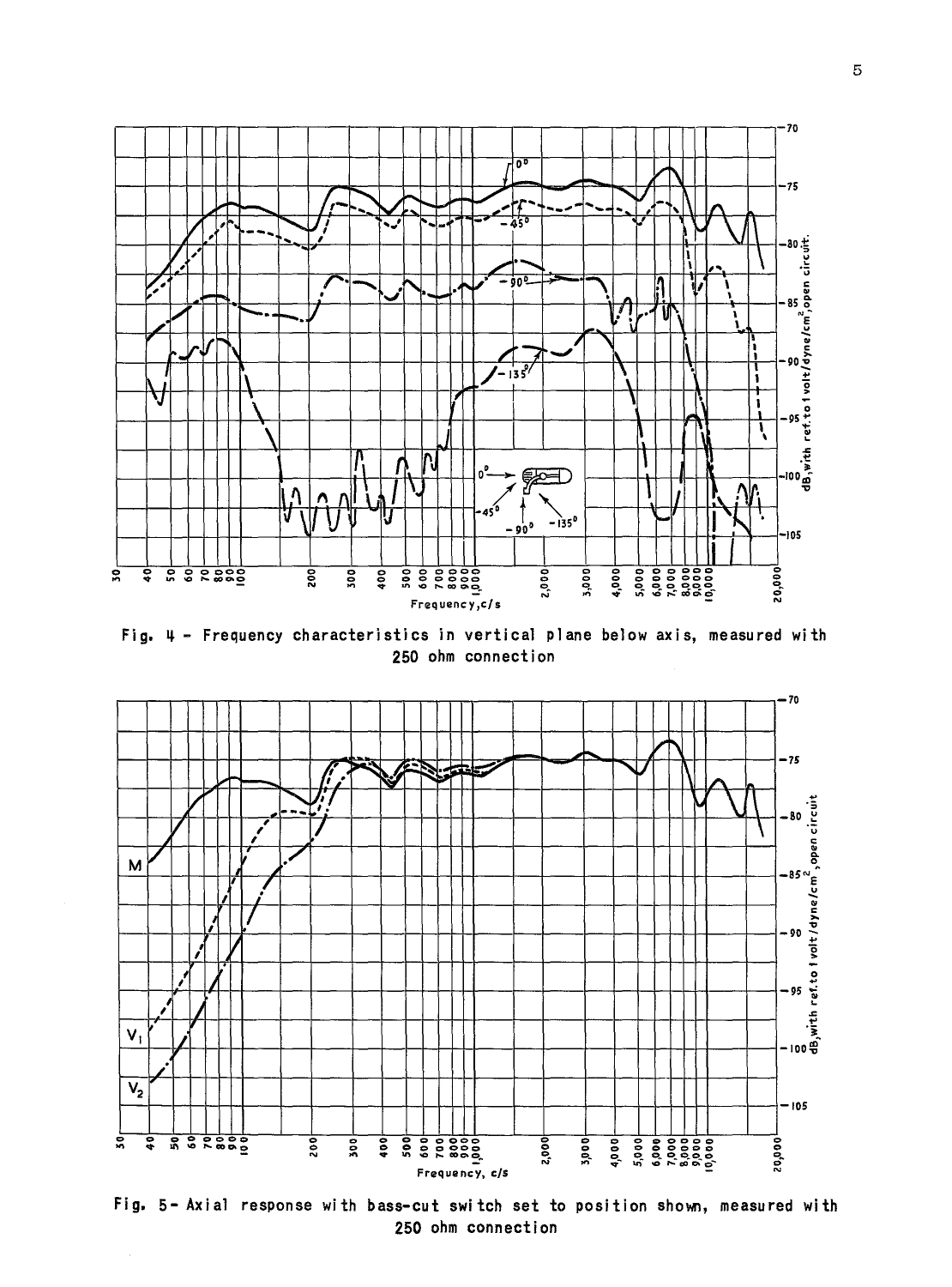





Fig. 7-Makers' published curves of frequency characteristics in horizontal plane, measured with 250 ohm connection

The irregularities in the low-frequency response are doubtless caused by transverse ribbon resonances. Because of the high degree of electro-mechanical coupling, a slightly smoother response is obtained when the microphone is loaded by 300 ohms, the ribbon resonances being then partially damped; this point is also illustrated by Fig. 6(a).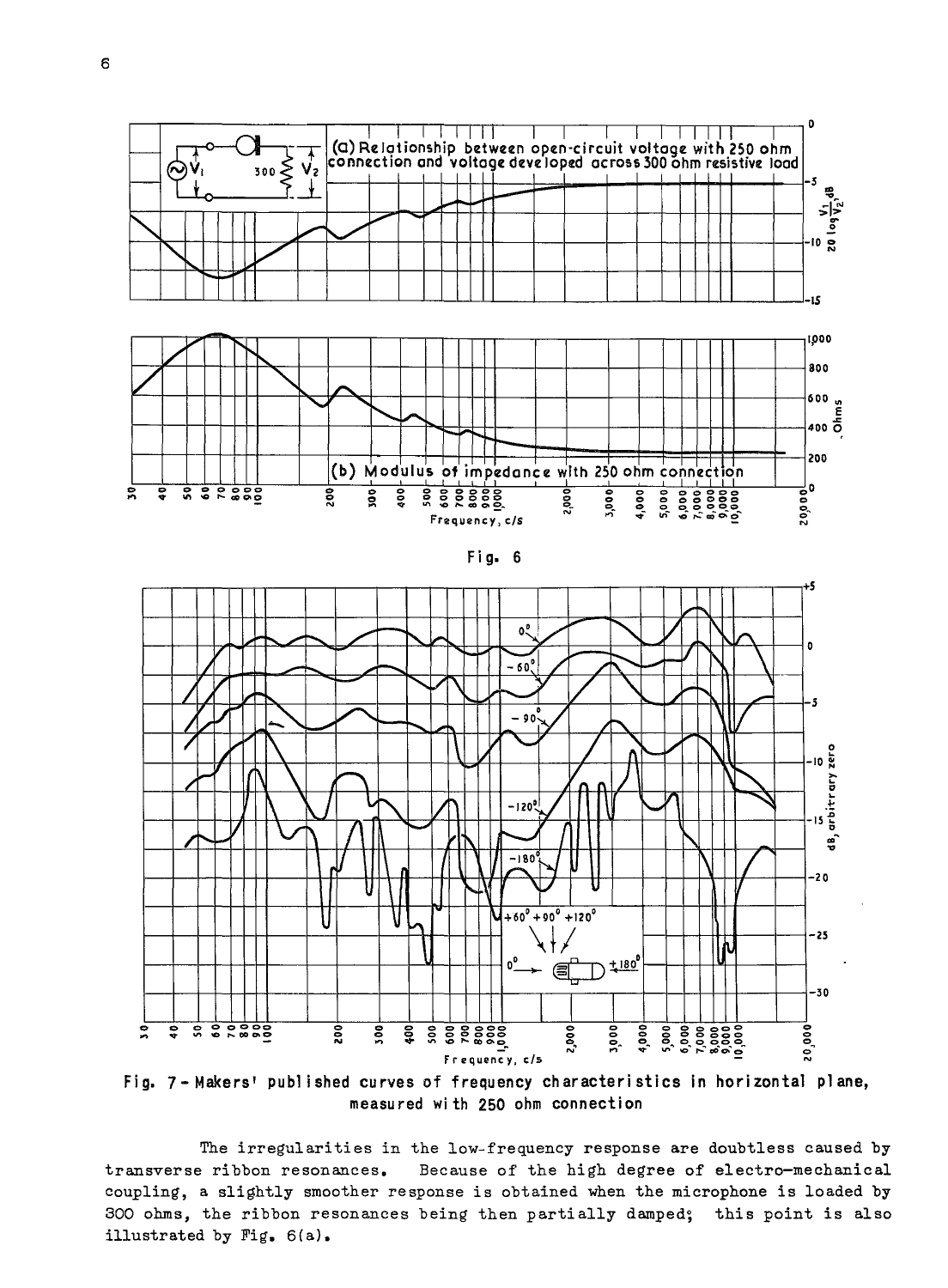

Fig. 8 - Makers' published curves of frequency characteristics in vertical plane above axis, measured with 250 ohm connection

#### 3.3. Transient Response

The transient response of the microphone on open circuit was tested by driving the ribbon electrically with pulses of tone and watching the decay on an oscilloscope, Evidence of resonance was observed at 225, 470, 800 and 1350 c/s. These frequencies appear to coincide with ribbon resonances shown in Fig. 2.

#### 4. SENSITIVITY

The mid-band axial sensitivity of the specimen, measured at the 250 ohm tapping, is in agreement with the makers' figure of-76 dB with respect to 1volt/dyne/cm<sup>2</sup> open circuit; this is only 1 dB below that of the type PGS/1. If the BK-5A microphone is operated into a 300 ohm resistive load, equalisation is required to correct the low-frequency response; this process involves a mid-band loss of about 8 dB and should therefore be carried out after the first amplifier.

#### 5. IMPEDANCE

Fig. 6(b) shows the modulus of the microphone impedance when the output connection is taken to the 250 ohm tapping. The increase in impedance at low frequencies is caused by the motional impedance of the ribbon.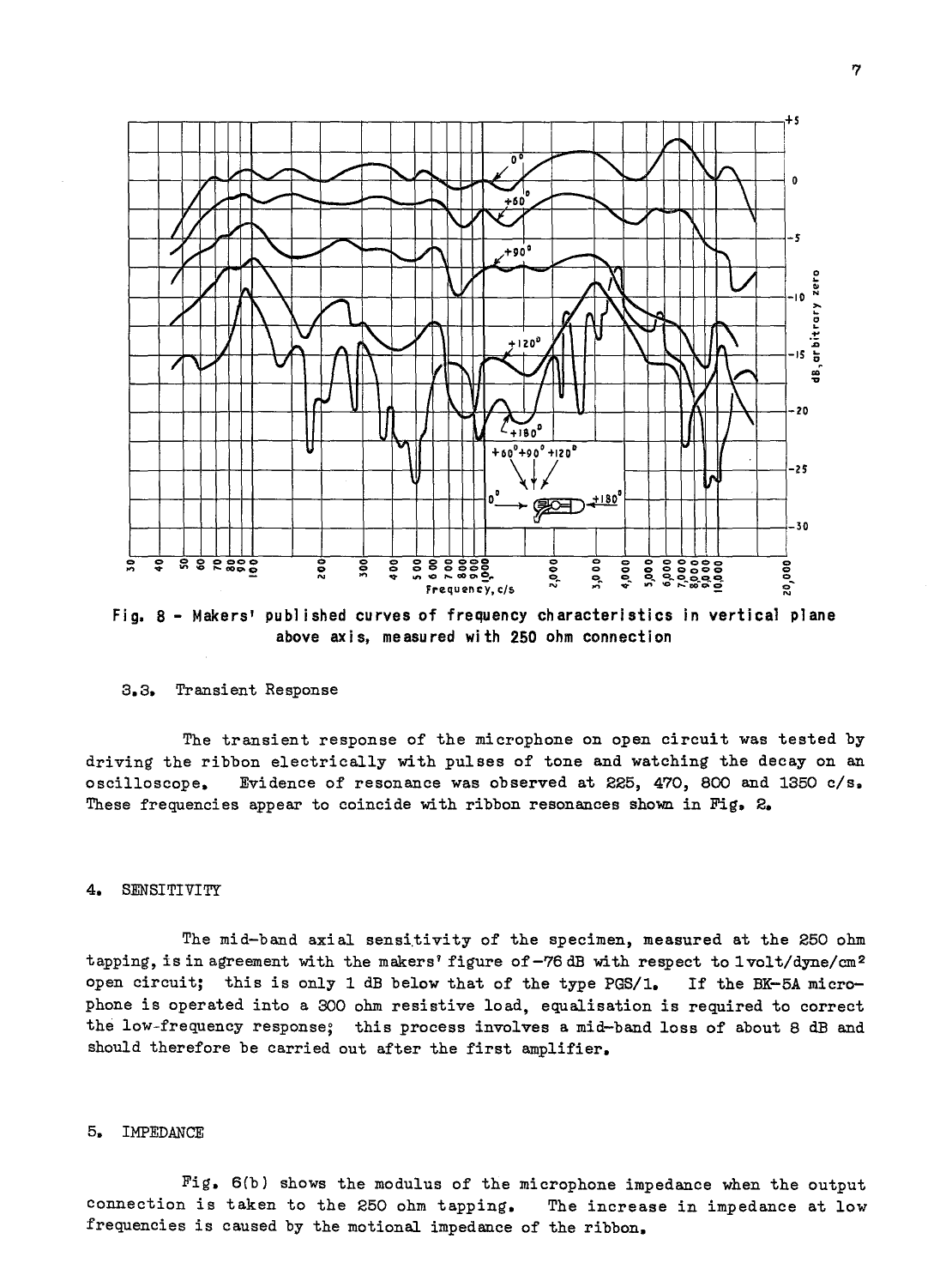#### 6. NOISE

#### 6.1. General

In the absence of interference from external sources the electrical noise output of the microphone is caused by thermal agitation in the resistive portion of its impedance. The open-circuit noise level is -134 dB with reference to 1 volt and -128 dB when weighted by the aural sensitivity network type ASN/3. The mid-band sound pressure required to give a signal equivalent to the weighted level is  $+23$  dB with reference to 0°0002 dyne/cm<sup>2</sup>. The corresponding figure for the B.B.C. type PGS is +22 dB.

#### 6.2. Interference from Magnetic Fields

Measurements were made of the maximum voltage generated in the microphone by external alternating magnetic fields.

Fields of 1 milligauss at 50 c/s, 1 kc/s and 10 kc/s give outputs equivalent to those produced by mid-band sound levels of +11 dB, +42 dB and +46 dB respectively. These levels represent a low degree of induction and should cause little trouble under normal studio conditions.

#### 7. LISTENING TESTS

Listening tests were carried out on speech from dead surroundings and also, with the aid of the Sound Broadcasting Engineering Department, on music in studios. In each case the microphone was operated in the on-load condition and an equaliser was used in a high-level part of the circuit to compensate for the falling low-frequency response. In addition, comparisons were made with the cardioid microphones M59 and 4033A at present used in studios. The results are in agreement with the objective tests; with the exception of a certain degree of harshness, possibly due to ribbon resonances, the quality obtained from the BK-5A is very good, being comparable with that from the M59 and better than that from the 4033A.

The type BK-5A has been on field trial in television studios and has been used several times on transmission; the following extracts are from a report from Technical Operations Television Studios.

**" •••** The quality of the BK-5A in association with the Research Department equaliser appears to be better for vocal purposes than the S.T. and C. 4033, but not so good as the 4038 or KM54A.

Discrimination against sounds at angles approaching  $180^\circ$  from the normal is better than the 4033 and the quality cleaner.

The sensitivity  $\ldots$  appears to be adequate  $\ldots$ 

#### 8. CONCLUSIONS

The type BK-5A microphone is technically interesting and, although its directional properties fall short of those originally claimed, it gives a very good

8